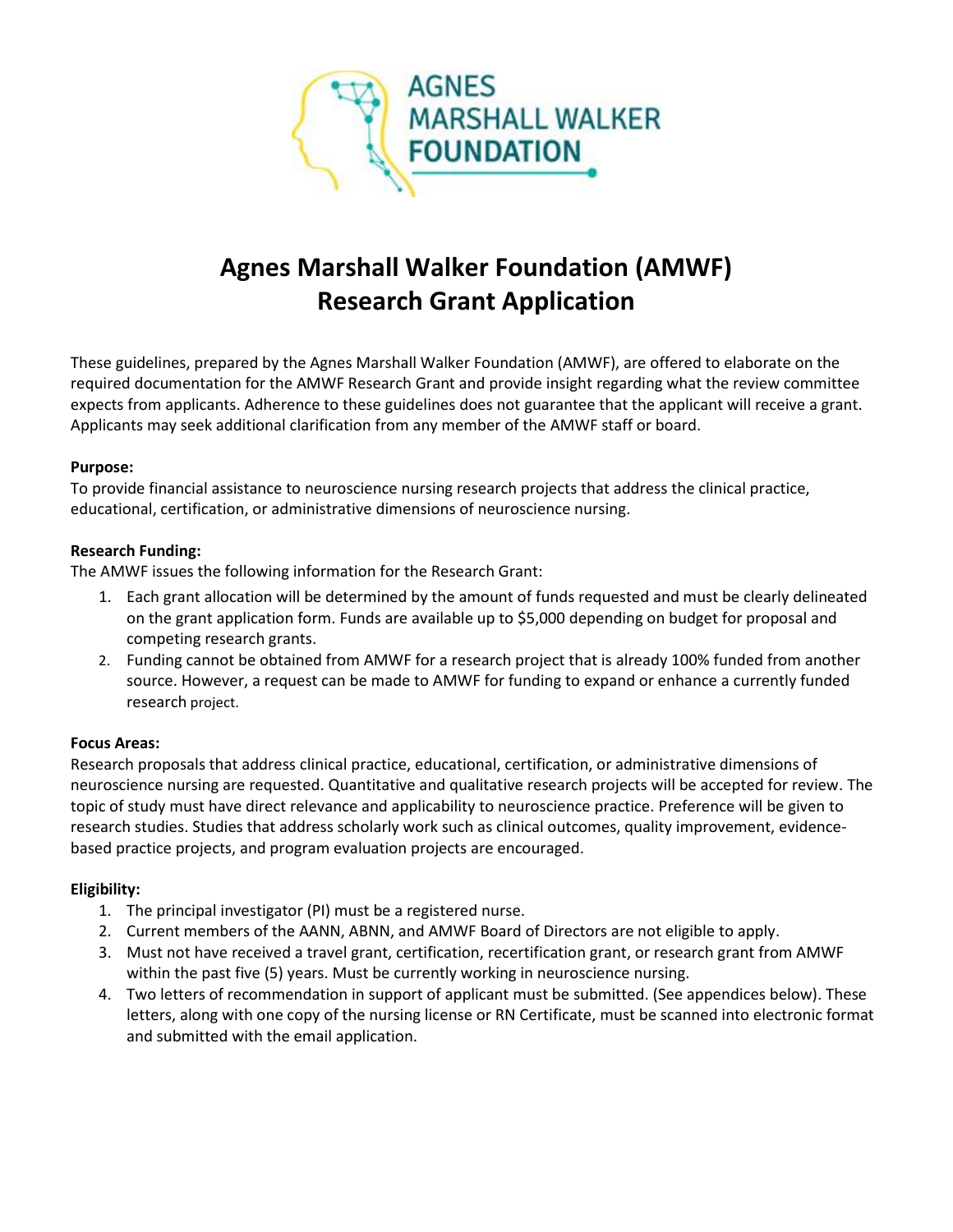#### **Use of Funds:**

- 1. Funds may be awarded for support during any phase of a study.
- 2. Up to \$500.00 of the funds may be designated for travel/hotel to the AANN Annual Conference for presenting the research findings.
- 3. Funds will not be awarded to develop a research proposal.
- 4. Funds may not be used for investigator(s) salary.
- 5. Funds may not be used to purchase computers.
- 6. Funds may not be used to pay for indirect costs.

#### **Deadline:**

- 1. Completed applications must be **received** at the AMWF Headquarters by email no later than **Thursday, February 24, 2022 by 11:59pm CT. AMWF only accepts submissions via email. All applications must be typed or will be disqualified.** Email to [grants@AMWF.org](mailto:grants@AMWF.org) (subject line: 2022 Research Grant Application)
- 2. Incomplete applications will not be considered.

#### **Review Process**:

- 1. All applications will be blinded and removed of any identifying information. Improper grammar and punctuation will not be corrected in any applications.
- 2. Completed, blinded applications will be reviewed by the Agnes Marshall Walker Foundation (AMWF) Board and scored based on the applicant's compliance with eligibility criteria as well as professionalism, quality, and comprehensiveness of response.
- 3. If you have not obtained notification that your application has been received at the AMWF office by 2 weeks after the submission date, please contact AMWF at  $info@amwf.org$ .

#### **Notification:**

All applicants will be informed of the AMWF Board decision prior to May of 2022. Recipients of grants will receive a check in the amount (in U.S. Dollars) determined by AMWF as limited by the guidelines for the program and by the budget submitted by the recipient.

#### **Recipients of this grant agree to:**

- 1. Complete the project within two (2) years of the initial funding.
- 2. Submit a progress report quarterly until the research project is completed (format for this report can be found at AMWF.org).
- 3. While the Agnes Marshall Walker Foundation would prefer submission of the grant recipient's manuscript to the Journal of Neuroscience Nursing, submission to other appropriately reviewed journals is also acceptable and encouraged.
- 4. Present an oral or poster presentation pertaining to the research project at the American Association of Neuroscience Nurses (AANN) Annual Educational Conference within two (2) years of initial funding.
- 5. Acknowledge in any publication, paper, or poster that the research project was supported by the Agnes Marshall Walker Foundation (AMWF).
- 6. Submit a summary quote or statement to AMWF about the benefits of receiving the grant within ninety (90) days of presenting at the annual conference following the funding period. Send the statement to [grants@AMWF.org.](mailto:grants@AMWF.org)
- 7. Serve as mentors for novice researchers.
- 8. Grant permission to AANN and AMWF to use their name in promotion of the AMWF grant program in the AANN *Neuroscience News*, AANN/ABNN website, at the AANN Annual Conference, on Facebook, through other social media, and otherwise.
- 9. Complete a W-9 for foundation financial records.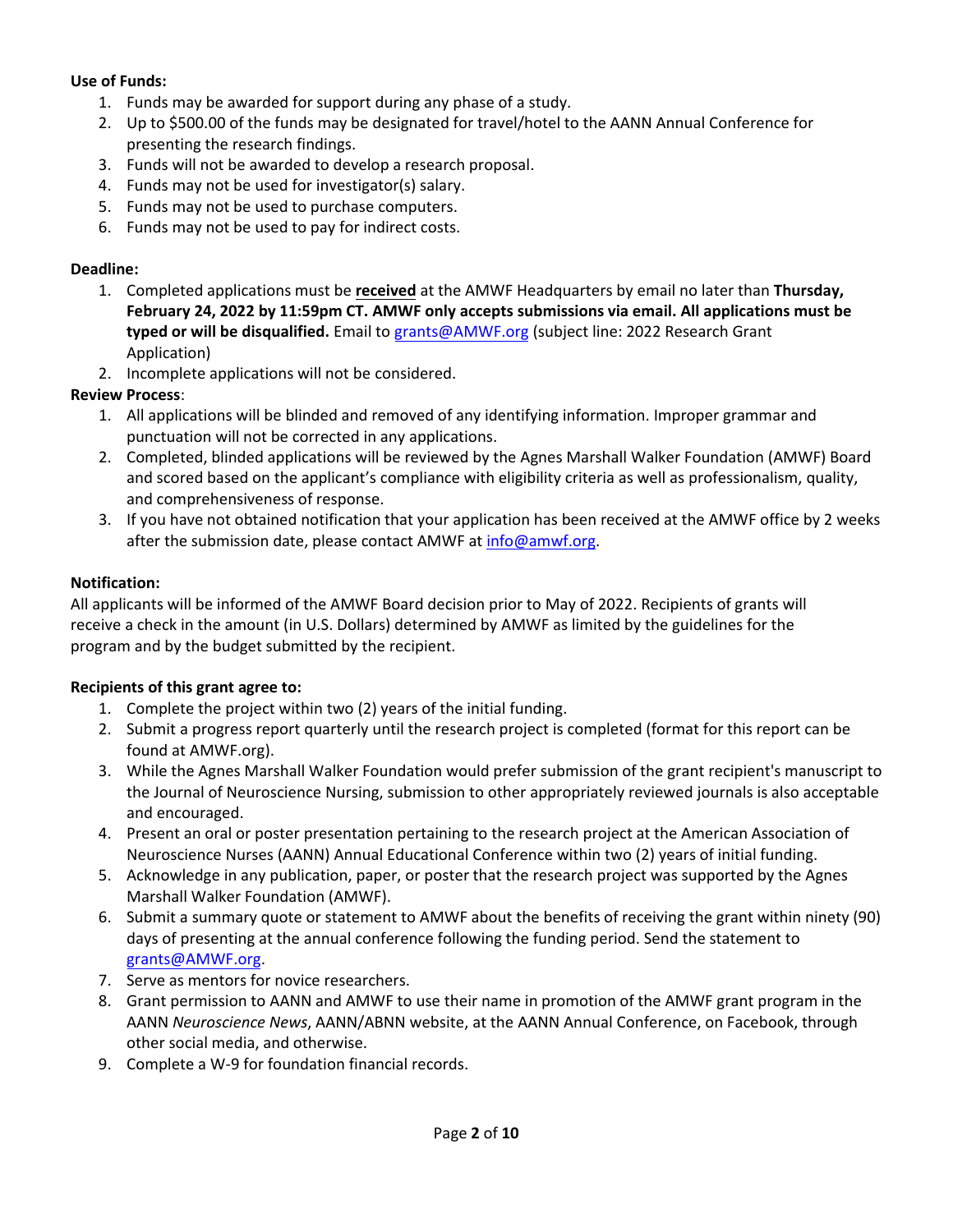### **General Grant Instructions:**

- 1. Submit completed research grant application
	- a. Application Form (to be completed by the PI)
	- b. Title page
	- c. Abstract
	- d. Proposal Narrative (use outline that follows)
	- e. Appendices
	- f. Budget
	- g. Biographical Sketch
	- h. Copy of nursing license or RN Certificate (international members)
- 2. Proposals must be typed with 12-point font, single-spaced with 1-inch margins on 8½ x 11 inch paper.
- 3. The proposal narrative must not exceed five (5) single-spaced pages in length (excluding cover letter, application form, title page, abstract, references, appendices, and checklist).
- 4. Adhere to all guidelines. Failure to comply with all instructions and guidelines will result in delay and possible disqualification of your grant application.
- 5. Applications will be treated as privileged communications with access restricted to members of the collateral reviewers, Board of Directors, and involved AMWF management staff.
- 6. When more than one investigator is listed, the first individual named will be considered the principal investigator and the person with whom AMWF will communicate, and the PI who will assume responsibility for the conduct of the research.
- 7. The PI will be required to submit a quarterly (until the project is completed) and /or final progress report to the AMWF.
- 8. Final reports are to be submitted within 90 days following completion of the funded project in journal manuscript form. Theses or dissertations are not acceptable as final reports.

## **Guidelines for Preparation of Narrative:**

### 1. **Title Page**

- a. Title of project
- b. Name of the research award
- c. PI: Name, Position Title, Institution, Mailing Address, Telephone numbers.
- d. Performance sites: Indicate organization and address if research is going to be conducted in institutions other than the PI's institution.
- 2. **Abstract**  Include an abstract of your proposed research or project. The abstract is meant to serve as a succinct and accurate description of the proposal when separated from the application. Outline objectives/aims, methods, and relatedness of the subject of neuroscience. Do not exceed 250 words.

### 3. **Proposal Narrative**

- a. *Purpose of the Study/Project* State clearly the purpose of the study/project including how the project makes a contribution to neuroscience.
- b. *Specific Aims/Hypotheses/Research Questions* State concisely and realistically what the project/research described is intended to accomplish. State the hypotheses this research is intended to test and/or the research questions it is designed to answer.
- c. *Theoretical/Conceptual Framework/Rationale* Summarize the theoretical framework or rationale as appropriate. For outcome/quality improvement/program evaluation studies, describe rationale as appropriate.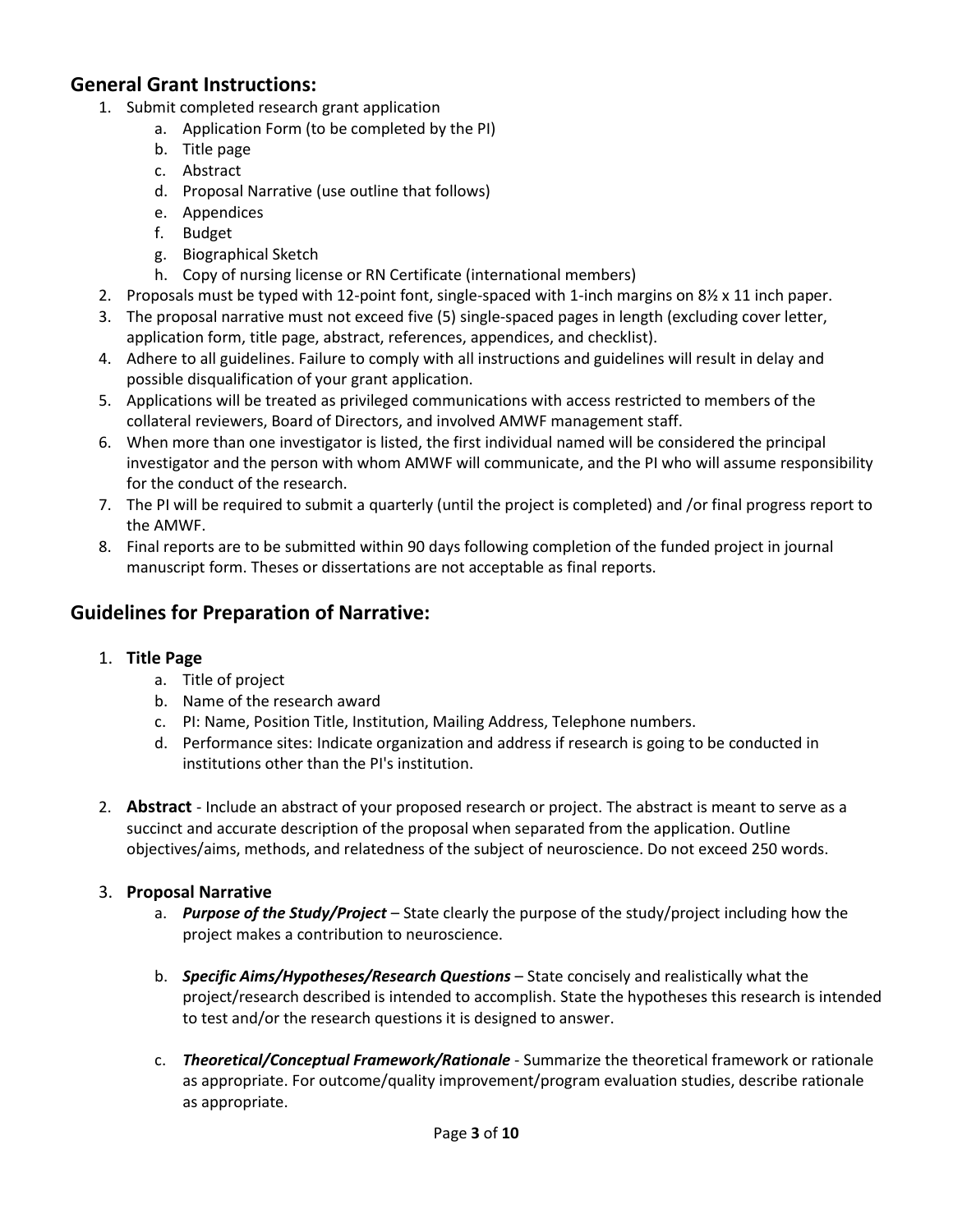- d. *Significance and Background* Describe the background of your proposal. Critically evaluate existing knowledge. Include current literature that is directly pertinent to the project and that assists in clarification of purpose and procedures. Specify the gaps that the project is intended to fill. Concisely identify the importance of this study by relating it to the study objectives and its contribution to neuroscience and potential for leading to further research.
- e. *Methodology and Timetable -* Discuss the research design and procedure(s) to be used to accomplish the specific aims. Identify the study sample and the reasons for using this sample, and the study setting. Specify the protocols and instruments to be used. Where appropriate, describe the process, and validity and reliability of the instruments. Include the proposed timetable for the study. State the plans for data management and analysis. Identify potential limitations and difficulties, and alternative procedures that may be used.
- f. *Protection of Human Subjects and Animal Use* Specify any procedures or other aspects of the study that might pose a risk to the participants and/or investigator(s) and the precautions that will be taken. Attach evidence that the proposal has been reviewed and approved by an established institutional review board (IRB) in the appendices. The proposal must be either (1) submitted to the appropriate IRB and under review or (2) have IRB approval prior to sending in the application. **Final IRB approval must be submitted before monies are dispersed.** Attach a copy of the consent form in the appendices.

For outcome/quality improvement/program evaluation studies, indicate that the IRB and/or Ethics Committee has been consulted on the project. Include a statement regarding the IRB's and/or Ethics Committee's decision for reviewing (or not reviewing) the project.

If laboratory animals will be used as subjects in any part of the proposed study, state species, strains, ages and numbers of animals to be used. If the animals are in short supply, costly, or will be used in large numbers, state the reason for their use. Describe the procedures that will be followed to assure adequate care of any animals involved. Include procedures to avoid unnecessary discomfort pain or injury to animals.

g. *References* **-** Reference guidelines are to follow the current American Psychological Association (APA) format. Each citation must be in APA format. Web resource address is: www.apa.org.

*The general format for an article citation in the reference list is:* Author, A. A., Author, B. B., & Author, C. C. (2001). Title of article. *Title of Periodical, xx,* xxx-xxx.

*The general format for a book citation in the reference list is:*  Author, A. A. (2002). *Title of Book.* Publication information.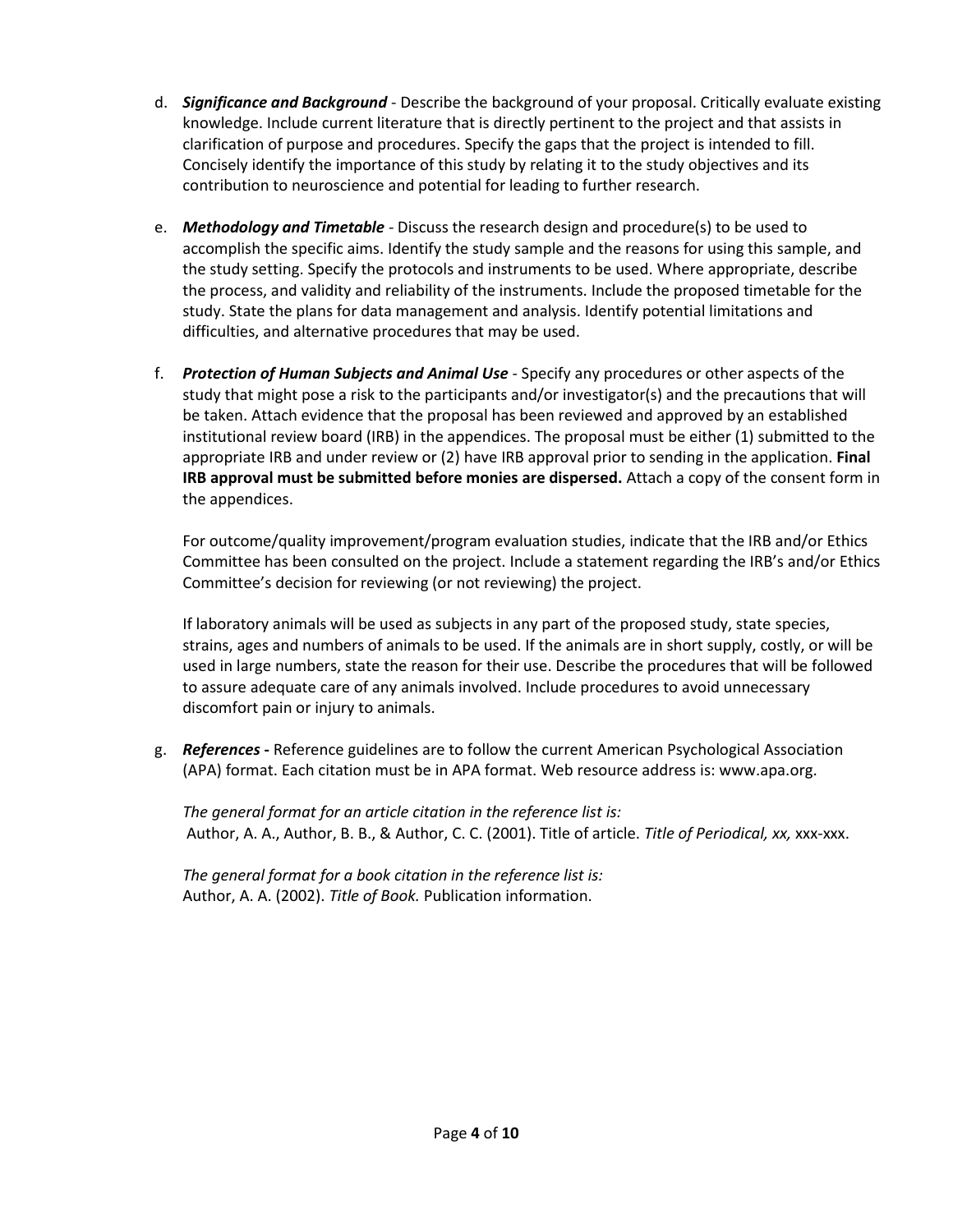### **Appendices:**

- 1. Two (2) letters of support must be included with the application. These should be written by colleagues who are knowledgeable about the research, administrators or medical directors of collaborating institutions, and/or project consultants. If the proposal is a thesis or dissertation research, a third letter of support must be included from the research advisor/committee chair.
- 2. Evidence of institutional review board approval
- 3. Participant consent form
- 4. Biographical sketch (no more than 2 pages)
- 5. Copies of any instrument/questionnaires

### **Budget:**

Clearly explain each budget item and cost calculation. The budget should include the following items as appropriate:

- 1. **Total amount requested**
- 2. **Personnel:** This may include research assistants or biostatistical support. The rationale should include hourly rate and number of hours. Activities and cost must be clearly described.
- 3. **Consultants:** The rationale should include hourly rate and numbers of hours. Their contributions must be clearly described.
- 4. **Supplies and equipment:** It must be demonstrated that equipment is essential for conducting the study. Identify where any and all equipment will be housed at the completion of the study. Supplies should be itemized and documented with cost estimates.
- 5. **Travel:** Only travel essential to the conducting of the study will be approved. Specify the purpose, distance and cost of travel. Up to \$500.00 of the funds may be designated for travel/hotel to the AANN Annual Meeting for presenting the research findings.
- 6. **Other funding sources:** List all current funding sources and amounts, and other pending sources of funding and amounts. Clearly describe how other funding sources are being used and why additional funding is requested.
- 7. **Other costs:** Subject costs, computer costs, and lab tests should be included in this section. Accurate cost estimates and justification must be included.

# **Biographical Sketch:**

Please limit to two (2) pages and include the following information: (may submit an existing bio-sketch)

- 1. Name
- 2. Position
- 3. Education
	- a. Institution
	- b. Degree
	- c. Year
	- d. Major
- 4. Previous Employment/Experience
	- a. Honors
	- b. Memberships
	- c. Research-related Committees
- 5. Publications\*
	- a. Titles
	- b. Authors
	- c. Complete References

\**Select the most relevant publications to adhere to two-page bio-sketch limit.*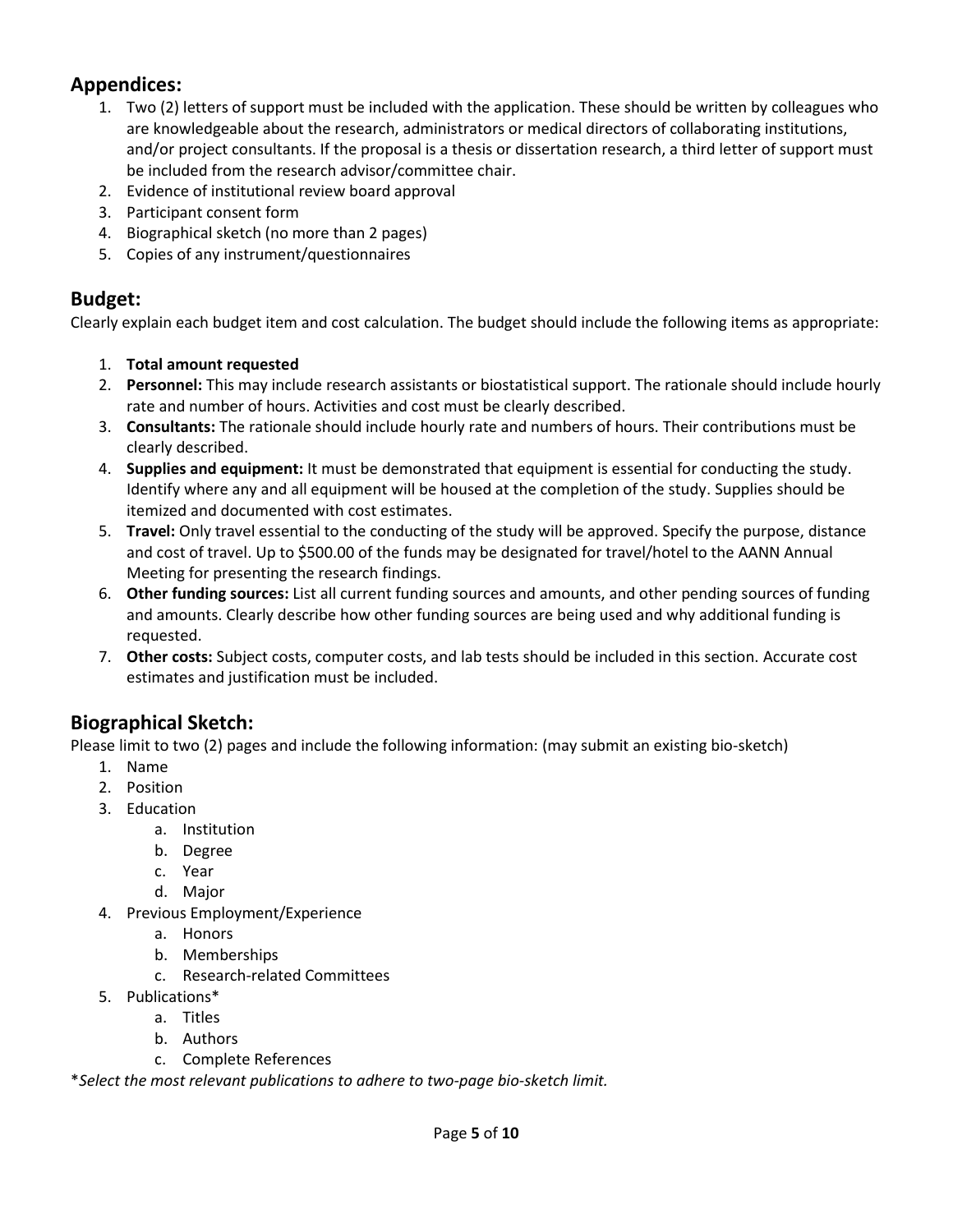# **Guidelines for Preparation of the Final Report for Funded Projects:**

Final narrative and financial reports are due 90 days following completion of the funded project. The final report should be presented in the following order:

- 1. Abstract (up to 250 words)
- 2. Summary of project aims
- 3. Theoretical/conceptual framework (if appropriate)
- 4. Methods, procedures, sampling
- 5. Summary of findings
- 6. Recommendations
- 7. Financial Summary

#### **Questions:**

If you have any questions about this grant or the application process, please contact AMWF staff at [grants@AMWF.org.](mailto:grants@AMWF.org)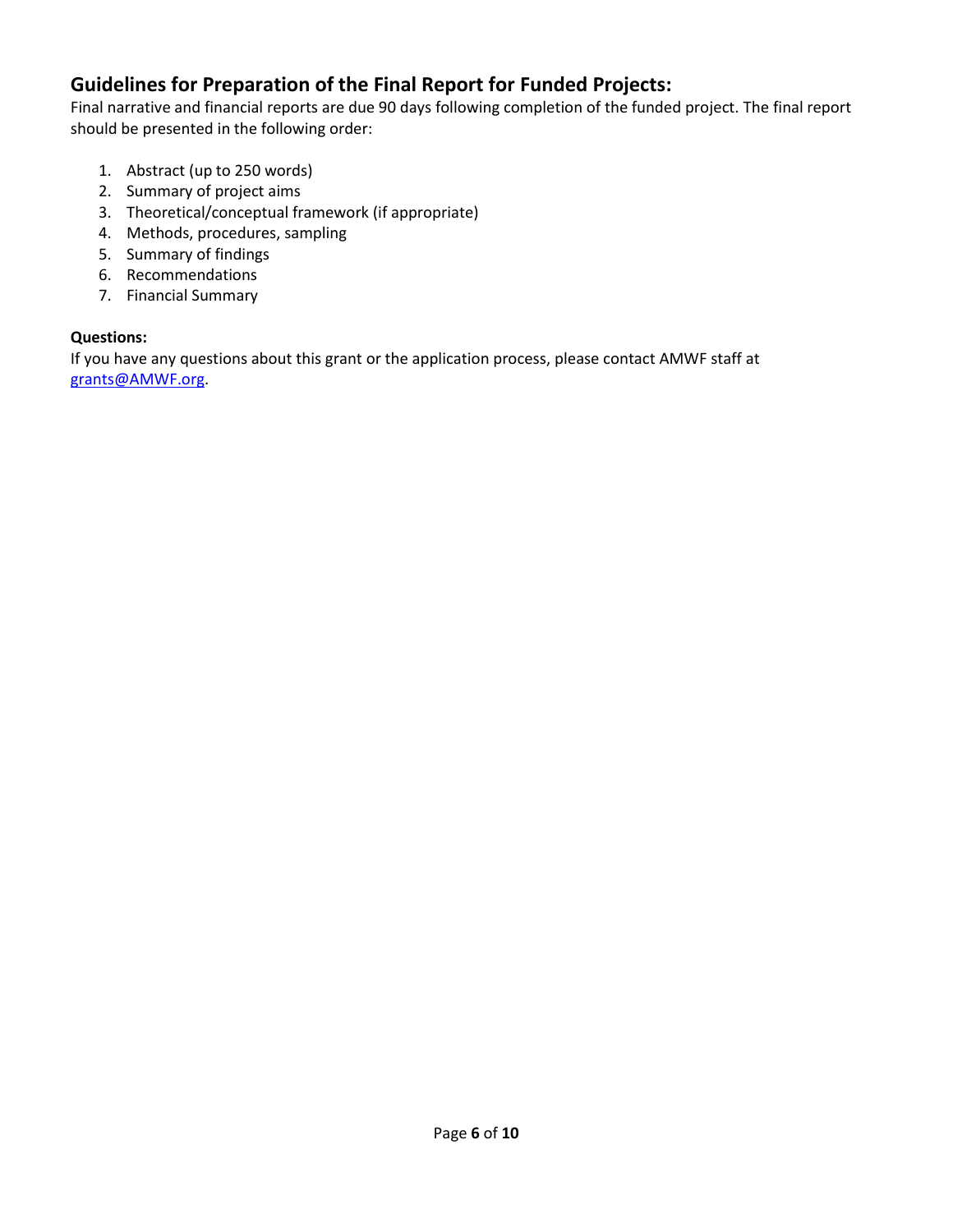# **2022 AMWF Research Grant Application**

\*indicates required field

| ,我们也不会有什么。""我们的人,我们也不会有什么?""我们的人,我们也不会有什么?""我们的人,我们也不会有什么?""我们的人,我们也不会有什么?""我们的人 |
|----------------------------------------------------------------------------------|
|                                                                                  |
|                                                                                  |
|                                                                                  |
|                                                                                  |
|                                                                                  |
|                                                                                  |

**\*Please provide an electronic (e.g., scanned) copy of license or other documentation.** If not applicable (i.e., international members), provide a copy of your RN certificate and an English translation of the document.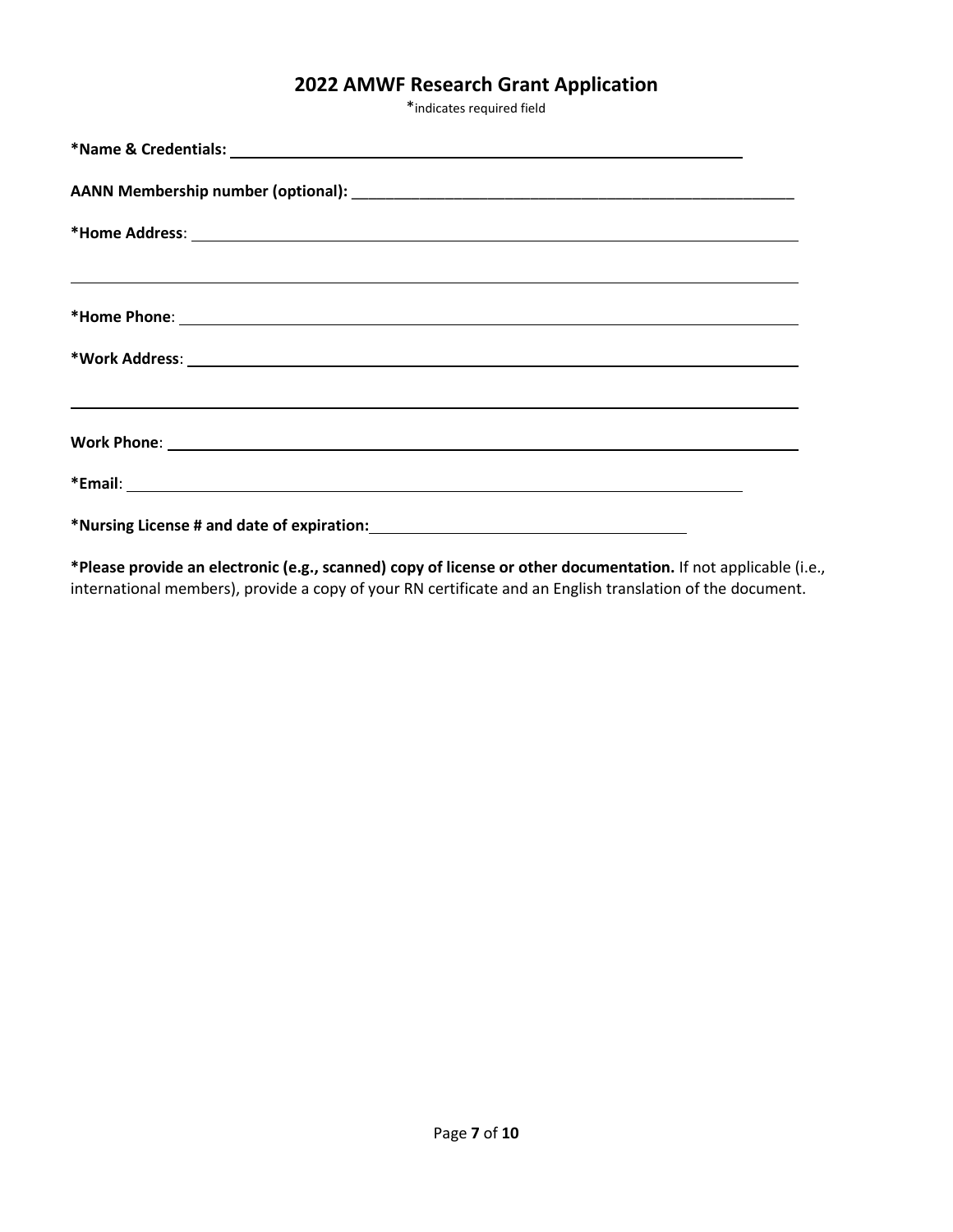**\*Have you received an award for certification, recertification, travel, or research grant from AMWF in the last 5 years?**

|   | Ξ      |
|---|--------|
| ı | ۱<br>ר |

**\*Are you and/or the principal investigator (PI) a registered nurse?**

| ς<br>د       |
|--------------|
| Ń,<br>N<br>n |

**\*Are you and/or the principal investigator (PI) a member of AANN?**

 $\Box$  Yes No

**\*Are you a current Board member of a National or International Leadership Board of Directors?**

| $\mathsf{l}$ Yes         |  |  |  |
|--------------------------|--|--|--|
| $\mathsf{\mathsf{J}}$ No |  |  |  |

**\*Are you currently receiving other support for this research?**

| ž<br>┶      |
|-------------|
| J<br>n<br>N |

**If yes, please identify sponsor and provide estimated US dollar amounts.** Budget for these funds must be submitted with application.

| Dates Covered: |
|----------------|
|                |
|                |

**If yes, please identify sponsor and provide amount requested.** Budget for these funds must be submitted with application.

| Sponsor(s): |  |  |
|-------------|--|--|
|             |  |  |

Amount Requested: etc. Approximate Dates of Funding Period:  $\blacksquare$ 

# \***Summary of Funding**

Amount received from sources other than AMWF: \$\_\_\_\_\_\_\_\_\_ Amount requested from sources other than AMWF: \$

Amount requested from AMWF: \$

Total Budget of the Project: \$\_\_\_\_\_\_\_\_\_\_\_\_

*If other support requested is received, it is expected that you will submit a copy of your funding notice to AMWF for your current file. NOTE: Under budget, justify how the funds received from AMWF will support a particular aspect of this research distinct from that of other requested or actual sources of funding. It is expected that the PI will not accept duplicate funding.*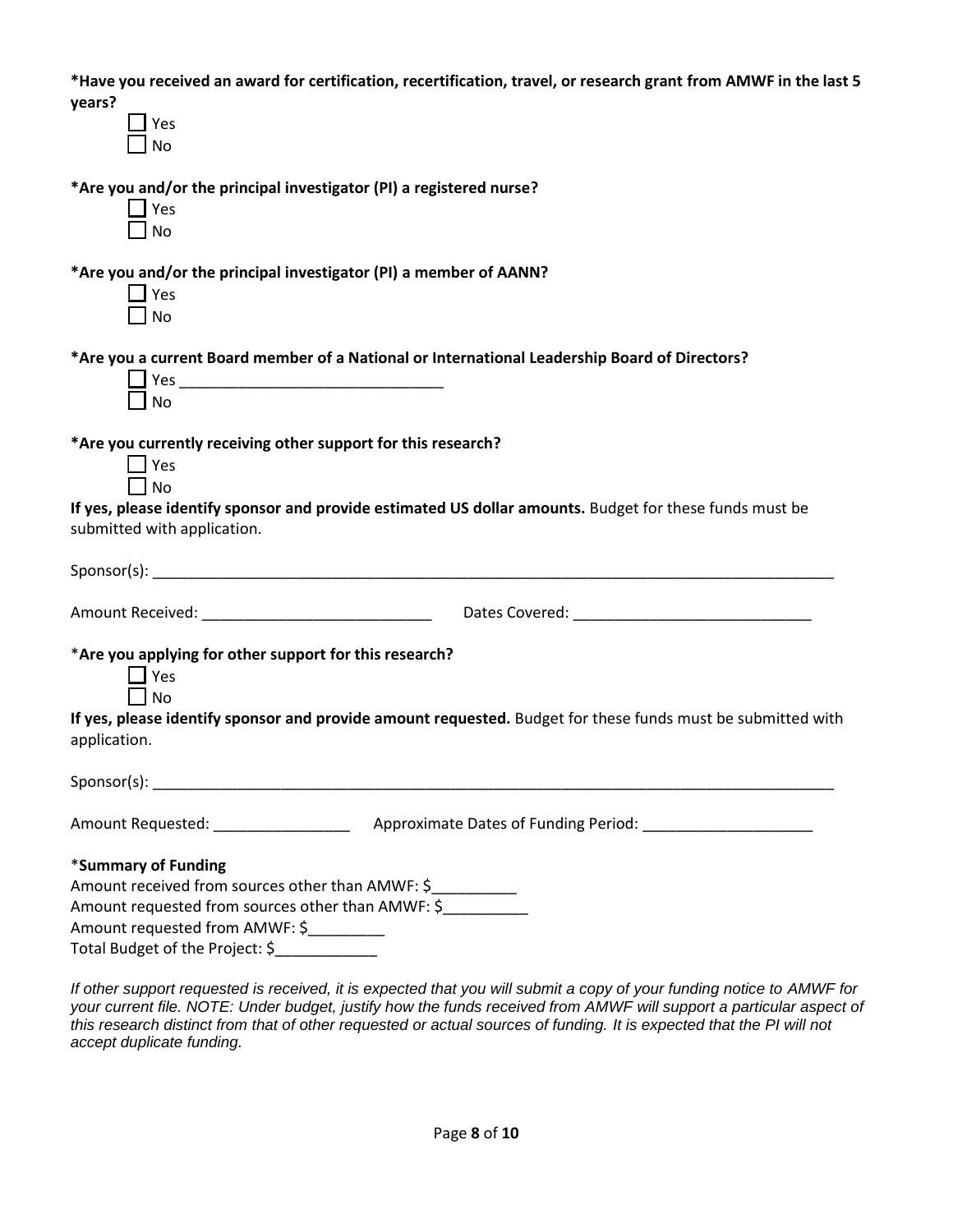#### **\*Please indicate whether the grant should be made payable to you as an individual or to your institution:**

| AANN Member (you)   |  |
|---------------------|--|
| $\Box$ Institution: |  |

### **\*Human Subjects Protection:**

| Human subjects involved? |
|--------------------------|
|--------------------------|

| י<br>د |
|--------|
| N<br>n |

Animal subjects involved?

Institutional Review Board Approval Date: \_\_\_\_\_\_\_\_\_\_\_\_\_\_\_\_\_\_\_\_\_\_\_\_\_\_\_\_\_\_\_\_\_\_\_\_\_\_\_\_\_\_\_\_\_\_\_\_\_\_\_\_\_\_\_\_\_

*Note: The proposal must be either (1) submitted to the appropriate IRB and under review or (2) have IRB approval prior to sending in the application. Final IRB approval must be submitted before monies are dispersed.*

### **\*Project Team:**

Co-Investigators?

 $\Box$  Yes (If yes, include bio-sketch for each person)  $\Box$  No

### **\*Project Timeline:**

Starting Date of Project: \_\_\_\_\_\_\_\_\_\_\_\_\_\_\_\_\_\_\_\_\_\_\_\_\_\_\_\_\_\_\_\_\_\_ Proposed Completion Date: \_\_\_\_\_\_\_\_\_\_\_\_\_\_\_\_\_\_\_\_\_\_\_\_\_\_\_\_\_\_\_\_\_